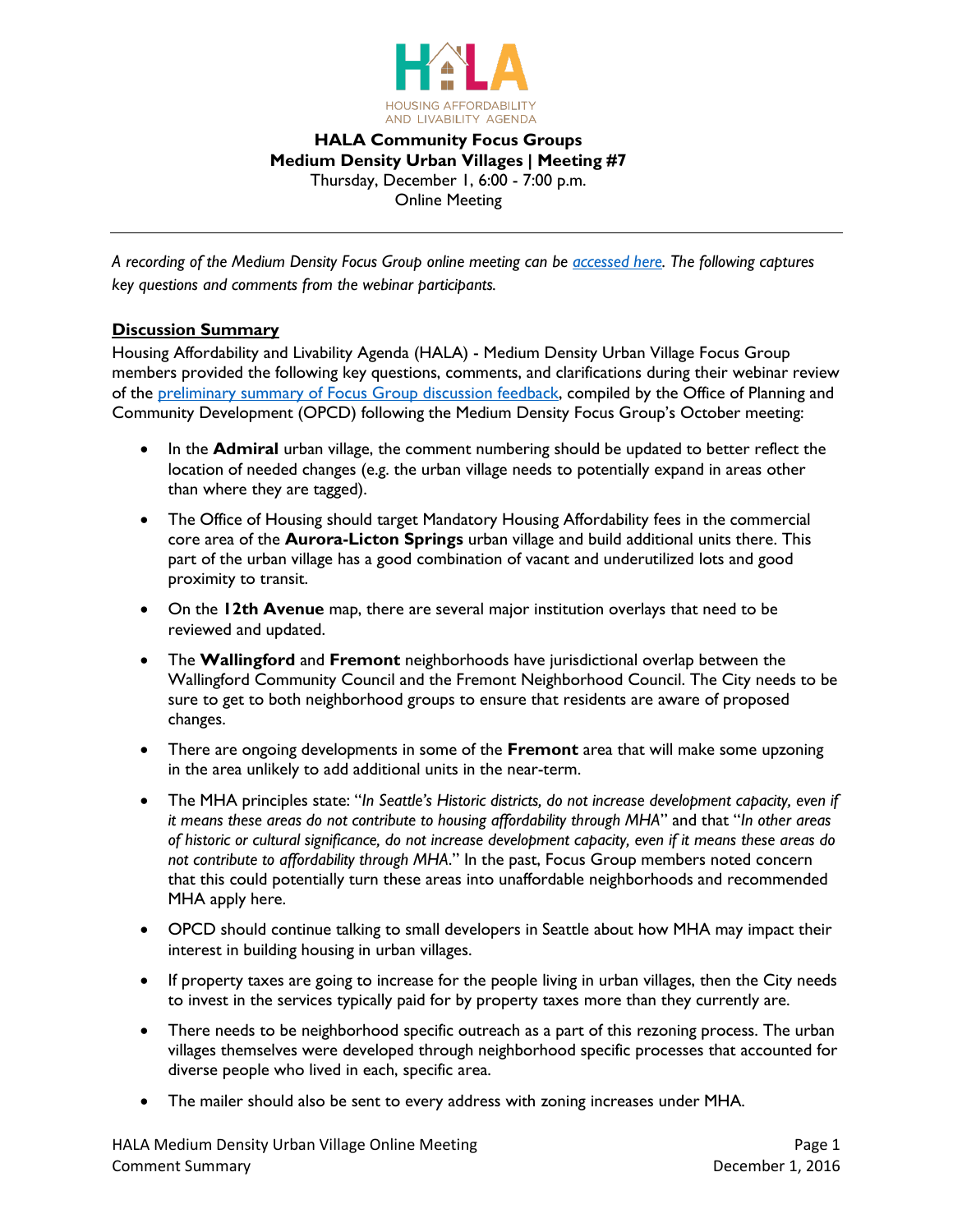- Overall, the impact of higher property taxes needs to be factored into displacement estimates in the upcoming Environmental Impact Statement that OPCD is releasing on housing affordability. The City should also work with the King County Assessor to determine how property taxes are determined.
- When OPCD's capacity analysis is completed and when results are available, please share the study with residents. Also, share the Roosevelt Comprehensive Analysis when able.
- Throughout the HALA process, the City needs to continue to hold itself accountable and to consider making conversation accessible to all of Seattle's diverse residents. This point could be captured within the discussion themes highlighted in the Focus Group feedback and then incorporated into the City's plan to communicate planned MHA zoning changes.

Observers participating on the webinar provided the following perspectives:

• The City should continue talking with smaller developers focusing on Seattle and affordable housing and work to support their efforts.

# **Online Meeting Attendees**

#### **Focus Group members:**

- 
- 
- 
- Hendri de Kock Peter Wehrli Toby Thaler

# **Observers:**

• David Almeida Ofer Avnery Paul Cesmat

- 
- 
- 
- 
- 
- Brie Gyncild Jon Jurich Rick Hooper
- David Osaki Kate Dunphy Rob Harrison
- Ryan DiRaimo Matt Hutchins Shanna Alvarez
	-
	-

# **City Staff: Facilitation Team:**

- Nick Welch, OPCD Susan Hayman, EnviroIssues
	- Brett Watson, Envirolssues